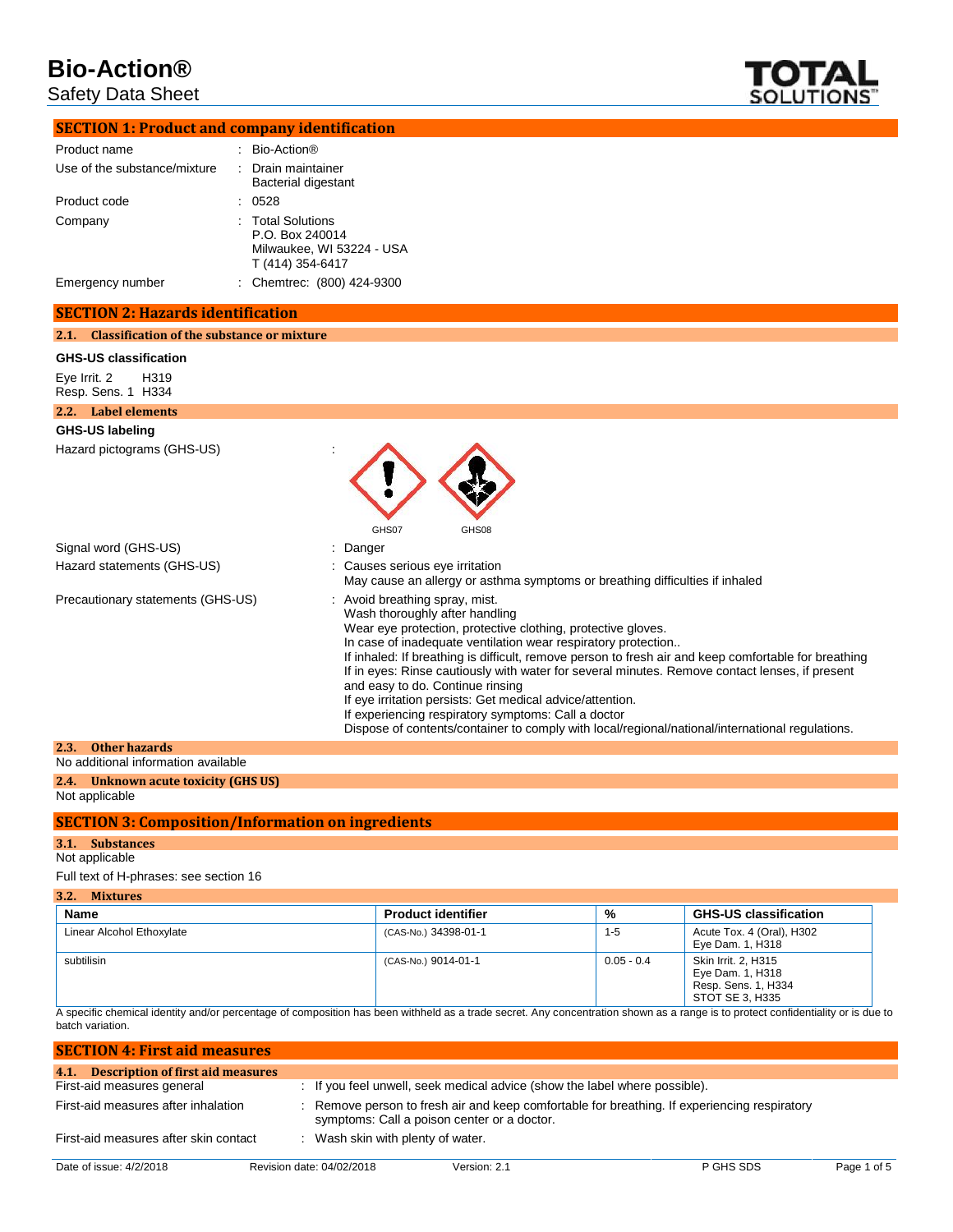

| <b>Safety Data Sheet</b>                                                                             | <b>SOLUTIONS</b>                                                                                                                                                                  |
|------------------------------------------------------------------------------------------------------|-----------------------------------------------------------------------------------------------------------------------------------------------------------------------------------|
| First-aid measures after eye contact                                                                 | Rinse cautiously with water for several minutes. Remove contact lenses, if present and easy to do.<br>Continue rinsing. If eye irritation persists: Get medical advice/attention. |
| First-aid measures after ingestion                                                                   | Rinse mouth with water. Do NOT induce vomiting.                                                                                                                                   |
| 4.2.<br>Symptoms/effects                                                                             | Most important symptoms and effects, both acute and delayed<br>: Not expected to present a significant hazard under anticipated conditions of normal use.                         |
| Symptoms/effects after inhalation                                                                    | May cause an allergy or asthma symptoms or breathing difficulties if inhaled.                                                                                                     |
| Symptoms/effects after skin contact                                                                  | Contact during a long period may cause slight irritation.                                                                                                                         |
| Symptoms/effects after eye contact                                                                   | Causes serious eye irritation.                                                                                                                                                    |
| Symptoms/effects after ingestion                                                                     | Gastrointestinal complaints.                                                                                                                                                      |
| 4.3.                                                                                                 | Indication of any immediate medical attention and special treatment needed                                                                                                        |
| No additional information available                                                                  |                                                                                                                                                                                   |
| <b>SECTION 5: Firefighting measures</b>                                                              |                                                                                                                                                                                   |
| 5.1. Extinguishing media<br>Suitable extinguishing media                                             | : Adapt extinguishing media to the environment.                                                                                                                                   |
| Special hazards arising from the substance or mixture<br>5.2.<br>No additional information available |                                                                                                                                                                                   |
| 5.3. Advice for fire fighters                                                                        |                                                                                                                                                                                   |
| Firefighting instructions                                                                            | : Exercise caution when fighting any chemical fire. Use water spray or fog for cooling exposed<br>containers. Take account of environmentally hazardous firefighting water.       |
| Protection during firefighting                                                                       | : Do not enter fire area without proper protective equipment, including respiratory protection.                                                                                   |
| <b>SECTION 6: Accidental release measures</b>                                                        |                                                                                                                                                                                   |
|                                                                                                      | 6.1. Personal precautions, protective equipment and emergency procedures                                                                                                          |
| General measures                                                                                     | : Isolate from fire, if possible, without unnecessary risk.                                                                                                                       |
| 6.1.1. For non-emergency personnel                                                                   |                                                                                                                                                                                   |
| Protective equipment                                                                                 | Protective goggles. Gloves. Protective clothing.                                                                                                                                  |
| <b>Emergency procedures</b>                                                                          | Evacuate unnecessary personnel. Avoid contact with skin, eyes and clothing. Ventilate spillage area.                                                                              |
| 6.1.2. For emergency responders                                                                      |                                                                                                                                                                                   |
| Protective equipment                                                                                 | Use personal protective equipment as required.                                                                                                                                    |
| <b>Emergency procedures</b>                                                                          | Stop leak if safe to do so. Stop release. Ventilate area.                                                                                                                         |
| <b>Environmental precautions</b><br>6.2.                                                             | Avoid release to the environment. Prevent entry to sewers and public waters.                                                                                                      |
| 6.3. Methods and material for containment and cleaning up                                            |                                                                                                                                                                                   |
| For containment                                                                                      | : Contain released product, pump into suitable containers.                                                                                                                        |
| Methods for cleaning up                                                                              | : This material and its container must be disposed of in a safe way, and as per local legislation.                                                                                |
| <b>6.4.</b> Reference to other sections<br>No additional information available                       |                                                                                                                                                                                   |
| <b>SECTION 7: Handling and storage</b>                                                               |                                                                                                                                                                                   |
| 7.1. Precautions for safe handling                                                                   |                                                                                                                                                                                   |
| Precautions for safe handling                                                                        | : Keep container tightly closed.                                                                                                                                                  |
| Hygiene measures                                                                                     | : Wash thoroughly after handling. Wash contaminated clothing before reuse.                                                                                                        |
| 7.2. Conditions for safe storage, including any incompatibilities                                    |                                                                                                                                                                                   |
| <b>Technical measures</b>                                                                            | : Comply with applicable regulations.                                                                                                                                             |
| Storage conditions                                                                                   | Keep container closed when not in use.                                                                                                                                            |
| Incompatible products                                                                                | Strong acids.                                                                                                                                                                     |
| Storage area                                                                                         | Meet the legal requirements. Store in a cool area.                                                                                                                                |
| <b>SECTION 8: Exposure controls/personal protection</b>                                              |                                                                                                                                                                                   |
| <b>Control parameters</b><br>8.1.                                                                    |                                                                                                                                                                                   |
| subtilisin (9014-01-1)                                                                               |                                                                                                                                                                                   |
| <b>ACGIH</b>                                                                                         | ACGIH Ceiling (mg/m <sup>3</sup> )<br>$0.00006$ mg/m <sup>3</sup>                                                                                                                 |
| Linear Alcohol Ethoxylate (34398-01-1)                                                               |                                                                                                                                                                                   |
| Not applicable                                                                                       |                                                                                                                                                                                   |
|                                                                                                      |                                                                                                                                                                                   |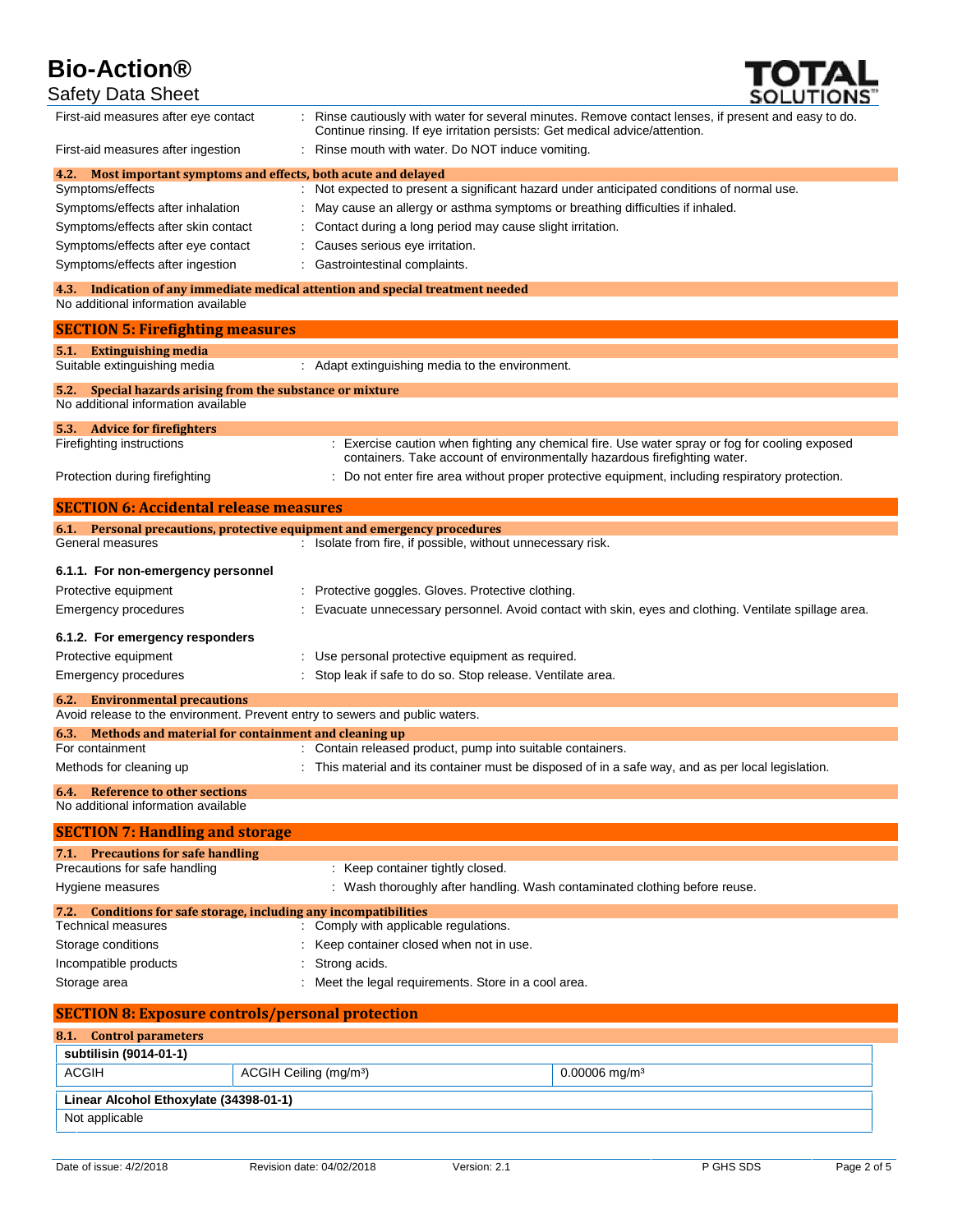## Safety Data Sheet

**8.2. Exposure controls**

- : Ensure good ventilation of the work station.
- Personal protective equipment : Use appropriate personal protective equipment when risk assessment indicates this is necessary. Gloves. Protective clothing. Safety glasses.



| <b>SECTION 9: Physical and chemical properties</b>            |                          |  |  |  |  |
|---------------------------------------------------------------|--------------------------|--|--|--|--|
| Information on basic physical and chemical properties<br>9.1. |                          |  |  |  |  |
| Physical state                                                | : Liquid                 |  |  |  |  |
| Appearance                                                    | Green, Thickened liquid. |  |  |  |  |
| Odor                                                          | Citrus fruits            |  |  |  |  |
| Odor threshold                                                | No data available        |  |  |  |  |
| pH                                                            | $6 - 8$                  |  |  |  |  |
| Melting point                                                 | No data available        |  |  |  |  |
| Freezing point                                                | No data available        |  |  |  |  |
| Boiling point                                                 | No data available        |  |  |  |  |
| Flash point                                                   | > 200 °F                 |  |  |  |  |
| Relative evaporation rate (butyl acetate=1)                   | No data available        |  |  |  |  |
| Flammability (solid, gas)                                     | No data available        |  |  |  |  |
| <b>Explosion limits</b>                                       | No data available        |  |  |  |  |
| <b>Explosive properties</b>                                   | No data available        |  |  |  |  |
| Oxidizing properties                                          | No data available        |  |  |  |  |
| Vapor pressure                                                | No data available        |  |  |  |  |
| Relative density                                              | No data available        |  |  |  |  |
| Relative vapor density at 20 °C                               | No data available        |  |  |  |  |
| Specific gravity / density                                    | $1.03$ g/ml              |  |  |  |  |
| Solubility                                                    | Soluble in water.        |  |  |  |  |
| Log Pow                                                       | No data available        |  |  |  |  |
| Log Kow                                                       | No data available        |  |  |  |  |
| Auto-ignition temperature                                     | No data available        |  |  |  |  |
| Decomposition temperature                                     | No data available        |  |  |  |  |
| Viscosity                                                     | No data available        |  |  |  |  |
| Viscosity, kinematic                                          | No data available        |  |  |  |  |
| Viscosity, dynamic                                            | No data available        |  |  |  |  |
| VOC content                                                   | $: 60.5\%$               |  |  |  |  |

#### **SECTION 10: Stability and reactivity**

| 10.1. Reactivity                                                                                     |  |  |  |  |
|------------------------------------------------------------------------------------------------------|--|--|--|--|
| No additional information available                                                                  |  |  |  |  |
|                                                                                                      |  |  |  |  |
| 10.2. Chemical stability                                                                             |  |  |  |  |
| The product is stable at normal handling and storage conditions.                                     |  |  |  |  |
| 10.3. Possibility of hazardous reactions                                                             |  |  |  |  |
| No additional information available                                                                  |  |  |  |  |
| 10.4. Conditions to avoid                                                                            |  |  |  |  |
| No additional information available                                                                  |  |  |  |  |
| 10.5. Incompatible materials                                                                         |  |  |  |  |
| No additional information available                                                                  |  |  |  |  |
| 10.6. Hazardous decomposition products                                                               |  |  |  |  |
| Under normal conditions of storage and use, hazardous decomposition products should not be produced. |  |  |  |  |
|                                                                                                      |  |  |  |  |
| <b>SECTION 11: Toxicological information</b>                                                         |  |  |  |  |
| 11.1. Information on toxicological effects                                                           |  |  |  |  |
| Acute toxicity<br>Not classified                                                                     |  |  |  |  |

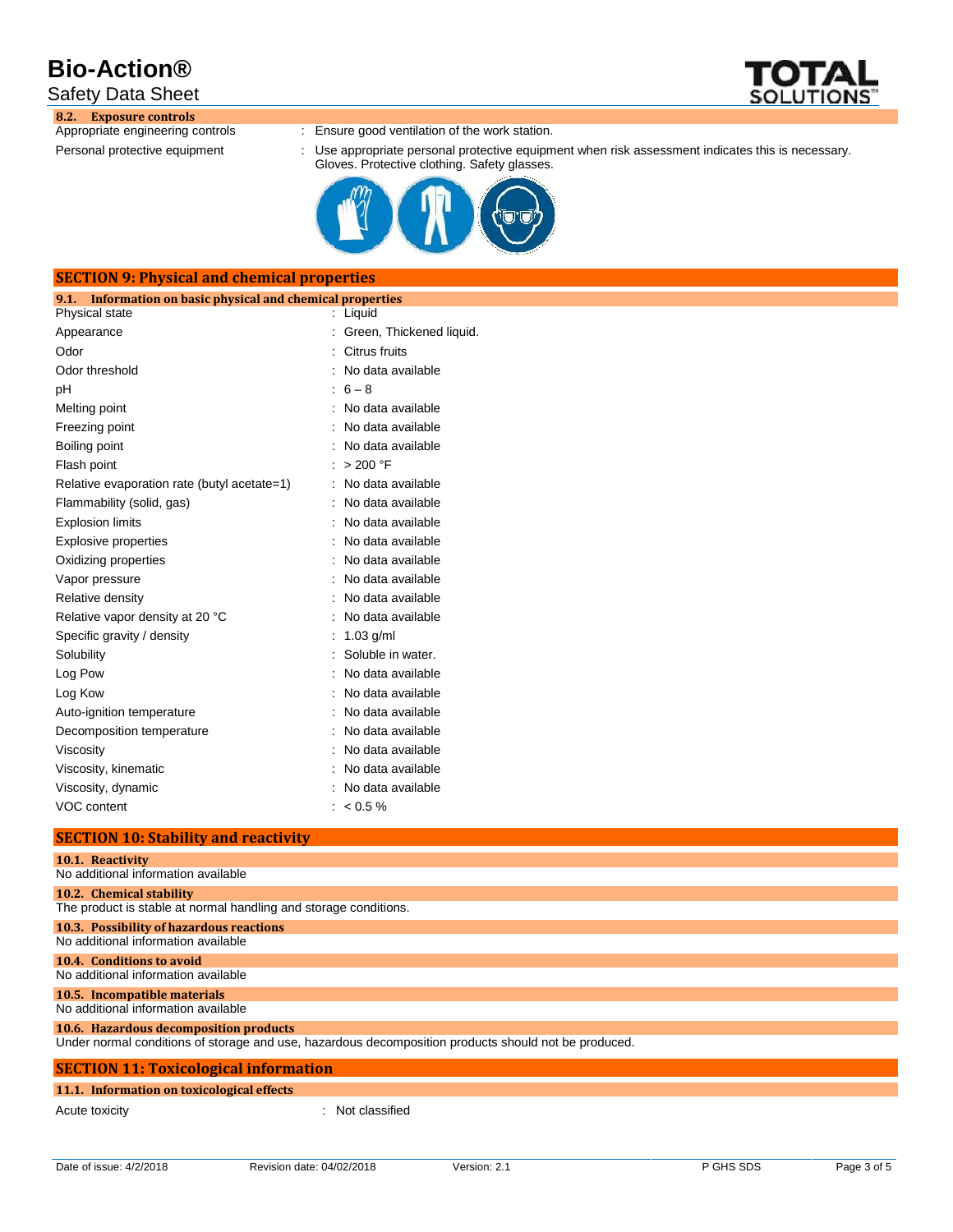## Safety Data Sheet



| Linear Alcohol Ethoxylate (34398-01-1)                |                                                                                 |
|-------------------------------------------------------|---------------------------------------------------------------------------------|
| LD50 oral rat                                         | > 1400 mg/kg                                                                    |
| Skin corrosion/irritation                             | Not classified                                                                  |
|                                                       | pH: 6 - 8                                                                       |
| Serious eye damage/irritation                         | Causes serious eye irritation.                                                  |
|                                                       | pH: 6 - 8                                                                       |
| Respiratory or skin sensitization                     | May cause an allergy or asthma symptoms or breathing difficulties if inhaled.   |
| Germ cell mutagenicity                                | Not classified                                                                  |
| Carcinogenicity                                       | Not classified                                                                  |
| Reproductive toxicity                                 | Not classified                                                                  |
| Specific target organ toxicity $-$ single exposure :  | Not classified                                                                  |
| Specific target organ toxicity – repeated<br>exposure | : Not classified                                                                |
| Aspiration hazard                                     | : Not classified                                                                |
| Symptoms/effects after inhalation                     | : May cause an allergy or asthma symptoms or breathing difficulties if inhaled. |
| Symptoms/effects after skin contact                   | : Contact during a long period may cause slight irritation.                     |
| Symptoms/effects after eye contact                    | : Causes serious eye irritation.                                                |
| Symptoms/effects after ingestion                      | : Gastrointestinal complaints.                                                  |
| Likely routes of exposure                             | : Skin and eye contact                                                          |

### **SECTION 12: Ecological information**

| 12.1. Toxicity                                                                                                                                       |                                                                         |
|------------------------------------------------------------------------------------------------------------------------------------------------------|-------------------------------------------------------------------------|
| Linear Alcohol Ethoxylate (34398-01-1)                                                                                                               |                                                                         |
| LC50 fish 1                                                                                                                                          | $< 10$ mg/l                                                             |
| EC50 Daphnia 1                                                                                                                                       | $< 10$ mg/l                                                             |
| ErC50 (algae)                                                                                                                                        | $< 10$ mg/l                                                             |
| 12.2. Persistence and degradability<br>No additional information available<br>12.3. Bioaccumulative potential<br>No additional information available |                                                                         |
| <b>SECTION 13: Disposal considerations</b>                                                                                                           |                                                                         |
| 13.1. Waste treatment methods<br>Product/Packaging disposal<br>recommendations                                                                       | Dispose in a safe manner in accordance with local/national regulations. |
| <b>SECTION 14: Transport information</b>                                                                                                             |                                                                         |
| <b>Department of Transportation (DOT)</b>                                                                                                            |                                                                         |
| In accordance with DOT:<br>Not regulated for transport                                                                                               |                                                                         |
| <b>Additional information</b><br>Other information                                                                                                   | : No supplementary information available.                               |
| <b>ADR</b>                                                                                                                                           |                                                                         |
| No additional information available                                                                                                                  |                                                                         |
| <b>Transport by sea</b><br>No additional information available                                                                                       |                                                                         |
| <b>Air transport</b><br>No additional information available                                                                                          |                                                                         |
| <b>SECTION 15: Regulatory information</b>                                                                                                            |                                                                         |

All components of this product are listed, or excluded from listing, on the United States Environmental Protection Agency Toxic Substances Control Act (TSCA) inventory

This product or mixture does not contain a toxic chemical or chemicals in excess of the applicable de minimis concentration as specified in 40 CFR §372.38(a) subject to the reporting requirements of section 313 of Title III of the Superfund Amendments and Reauthorization Act of 1986 and 40 CFR Part 372.

| Linear Alcohol Ethoxylate (34398-01-1) |                           |              |           |             |
|----------------------------------------|---------------------------|--------------|-----------|-------------|
|                                        |                           |              |           |             |
| Date of issue: 4/2/2018                | Revision date: 04/02/2018 | Version: 2.1 | P GHS SDS | Page 4 of 5 |